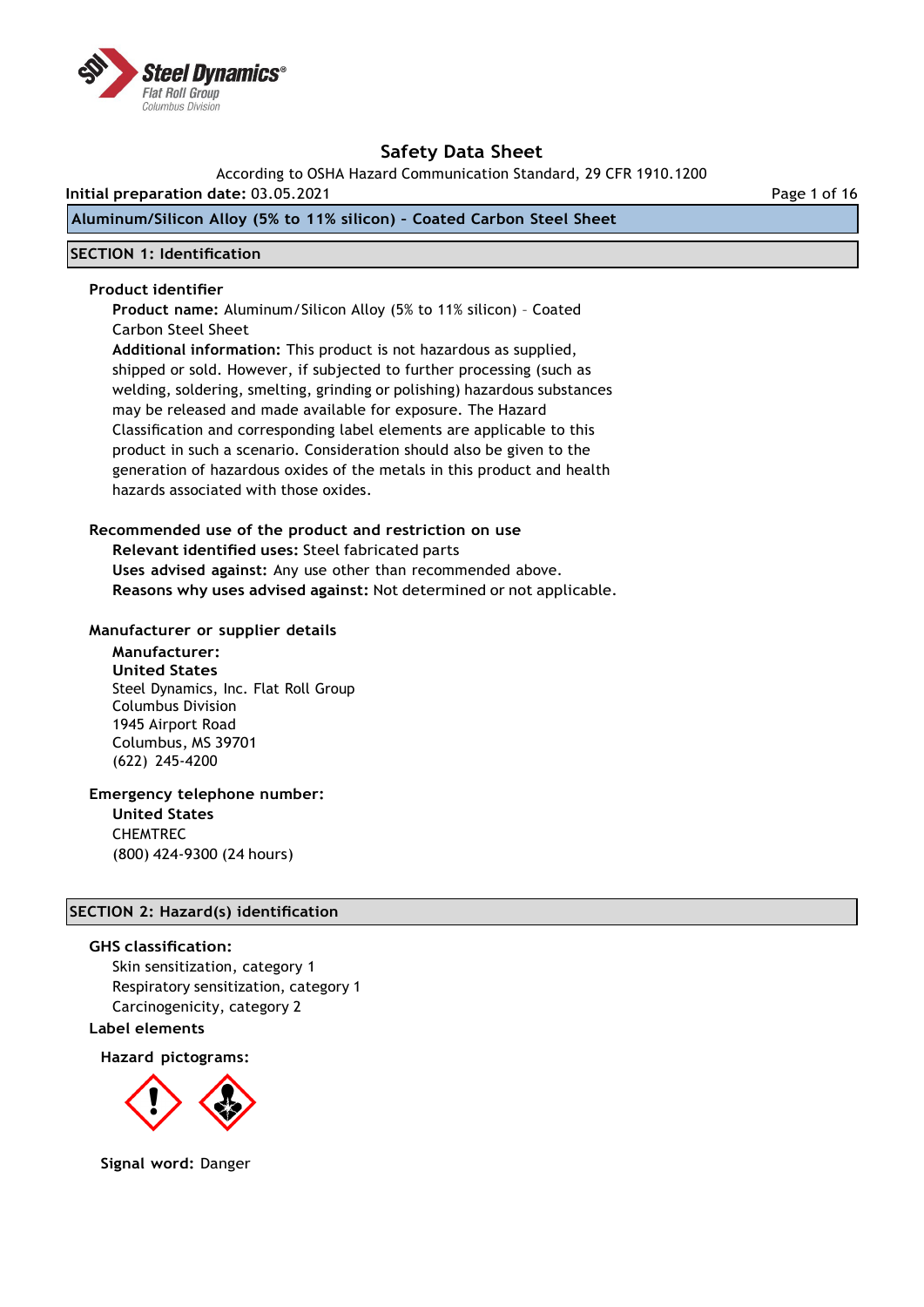According to OSHA Hazard Communication Standard, 29 CFR 1910.1200

**Initial preparation date:** 03.05.2021

**Aluminum/Silicon Alloy (5% to 11% silicon) – Coated Carbon Steel Sheet**

### **Hazard statements:**

H317 May cause an allergic skin reaction

H334 May cause allergy or asthma symptoms or breathing difficulties if inhaled

H351 Suspected of causing cancer

## **Precautionary statements:**

P201 Obtain special instructions before use

P202 Do not handle until all safety precautions have been read and understood

P261 Avoid breathing dust/fume/gas/mist/vapors/spray

P272 Contaminated work clothing must not be allowed out of the workplace

P280 Wear protective gloves/protective clothing/eye protection/face protection

P284 Wear respiratory protection

P302+P352 IF ON SKIN: Wash with plenty of soap and water

P333+P313 If skin irritation or rash occurs: Get medical advice/attention

P321 Specific treatment (see Sections 4 - 8 of this SDS and any supplemental information on the product label)

P363 Wash contaminated clothing before reuse

P304+P341 IF INHALED: If breathing is difficult, remove victim to fresh air and keep at rest in a position comfortable for breathing

P342+P311 If experiencing respiratory symptoms: Call a POISON CENTER or doctor/physician

P308+P313 IF exposed or concerned: Get medical advice/attention

P405 Store locked up

P501 Dispose of contents/container in accordance with local, regional, state and federal regulations.

### **Hazards not otherwise classified:**

METAL FUME FEVER: Excessive inhalation of metal fumes may cause a flu-like illness called "Metal Fume Fever". Symptoms include: headache, fever, chills, muscle aches, thirst, nausea, vomiting, chest soreness, fatigue, gastrointestinal pain and weakness. The symptoms usually start several hours after exposure; the attack may last 6 to 24 hours. Complete recovery generally occurs without intervention within 24 to 48 hours. Metal Fume Fever is more likely to occur after a period away from the job (after weekends or vacations) and usually last from 12 to 48 hours.

If this product is subjected to "hot work" (such as soldering, welding, brazing, smelting) hazardous byproducts will be formed as oxides of the metal(s) in this product. Such metal oxides may pose additional health hazards.

This product may be passivated with chromic acid, leaving a residual coating of chromium III or VI compounds. The Threshold Limit Value (TLV) for occupational exposure to hexavalent chromium is low enough (ACGIH - 0.2  $\mu$ g/m<sup>3</sup>) that overexposure may be possible with inadequate ventilation. Chromium VI and compounds are recognized carcinogens under IARC and NTP, posing a risk of lung and sinus cancer. Please observe the occupational exposure limits for hexavalent chromium included in Section 8 of this SDS.

| <b>Main Composition</b>  |             |          |
|--------------------------|-------------|----------|
| <b>Identification</b>    | <b>Name</b> | Weight % |
| CAS number:<br>7439-89-6 | <b>Iron</b> | >90      |
| CAS number:<br>7439-96-5 | Manganese   | $\leq$ 2 |
| CAS number:<br>7440-21-3 | Silicon     | $\leq$ 1 |

## **SECTION 3: Composition/information on ingredients**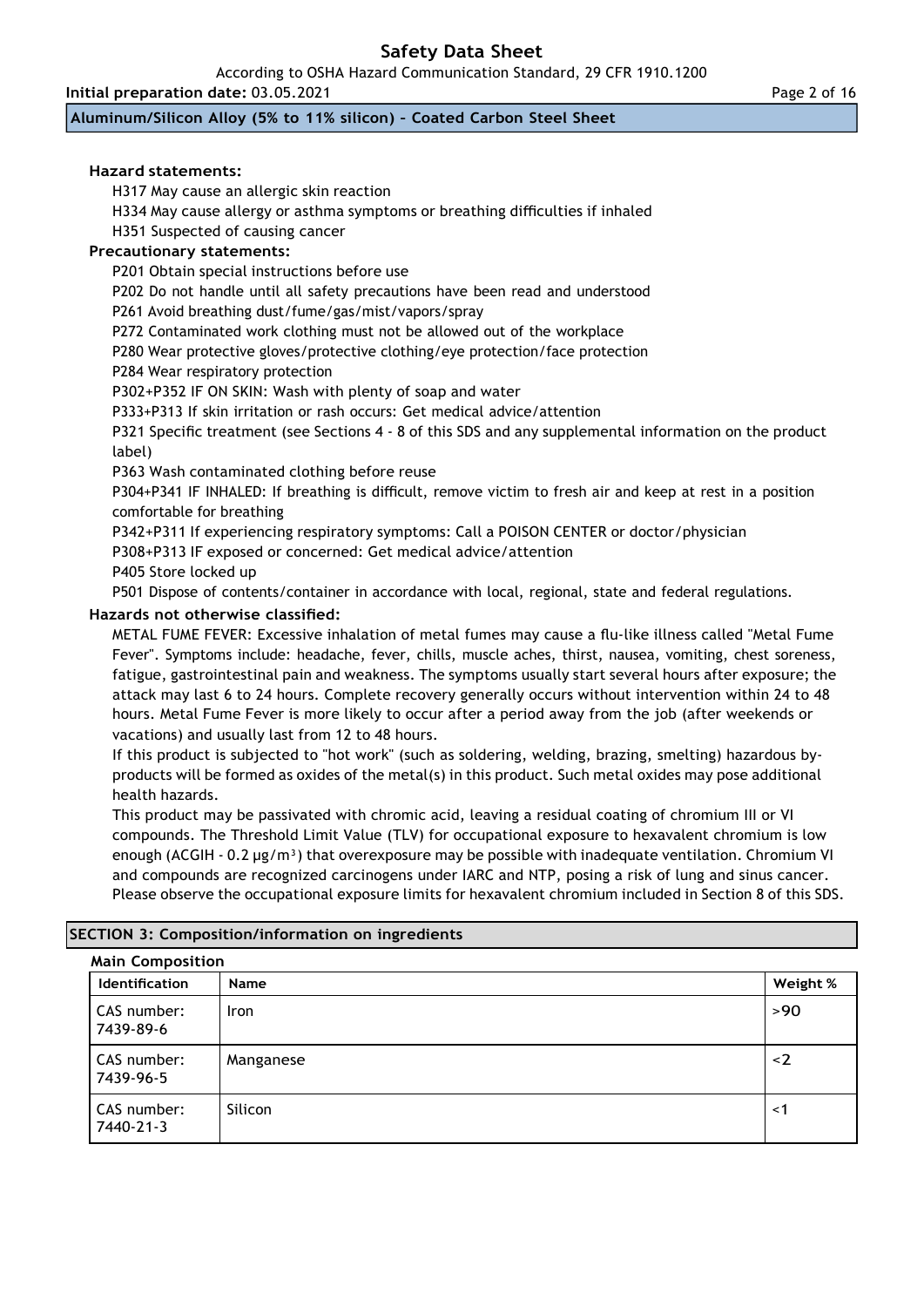According to OSHA Hazard Communication Standard, 29 CFR 1910.1200

## **Initial preparation date:** 03.05.2021

**Aluminum/Silicon Alloy (5% to 11% silicon) – Coated Carbon Steel Sheet**

| CAS number:<br>7440-47-3 | Chromium | $\leq$ 1 |
|--------------------------|----------|----------|
| CAS number:<br>7440-02-0 | Nickel   | < 0.4    |
| CAS number:<br>7440-62-2 | Vanadium | < 0.2    |

#### **Metallic Coating (<0.1% of total weight)**

| <b>Identification</b>    | <b>Name</b> | Weight % |
|--------------------------|-------------|----------|
| CAS number:<br>7440-21-3 | Silicon     | $5 - 11$ |
| CAS number:<br>7429-90-5 | Aluminum    | 89-95    |

#### **Additional Information:**

The specific chemical identity and/or exact percentage (concentration) of composition has been withheld as a trade secret in accordance with paragraph (i) of the OSHA Hazard Communication Standard (29 CFR §1910.1200).

• Product surface may be treated with small amounts of corrosion-inhibiting oil that may contain mineral oil, and may be passivated with chromic acid leaving residual coating of chromium III or VI compounds or coated with acrylic coating based on customer specifications. Contact facility for further information.

#### **SECTION 4: First aid measures**

#### **Description of first aid measures**

#### **General notes:**

Show this Safety Data Sheet to the doctor in attendance.

This product is not hazardous as supplied, shipped or sold. The first aid measures described below are applicable only if hazardous chemicals are made available for exposure during further processing of this product.

#### **After inhalation:**

If inhaled, remove person to fresh air and place in a position comfortable for breathing. Keep person at rest. If breathing is difficult, administer oxygen. If breathing has stopped, provide artificial respiration. If experiencing respiratory symptoms, seek medical advice/attention.

#### **After skin contact:**

Remove contaminated clothing and shoes. Rinse skin with copious amounts of water [shower] for several minutes. Launder contaminated clothing before reuse. If symptoms develop or persist, seek medical advice/attention.

#### **After eye contact:**

Rinse eyes with plenty of gently flowing lukewarm water for 15 minutes. Remove contact lenses if present and easy to do so. Protect unexposed eye. If symptoms develop or persist, seek medical advice/attention.

#### **After swallowing:**

Not a likely route of exposure.

### **Most important symptoms and effects, both acute and delayed**

#### **Acute symptoms and effects:**

This product is not hazardous as supplied, shipped or sold. The acute effects/symptoms described below are applicable to exposure during further processing of this product.

Exposure to airborne dusts and fumes may cause skin and eye irritation (chemical and mechanical). Symptoms include redness, burning, tearing, itching and inflammation.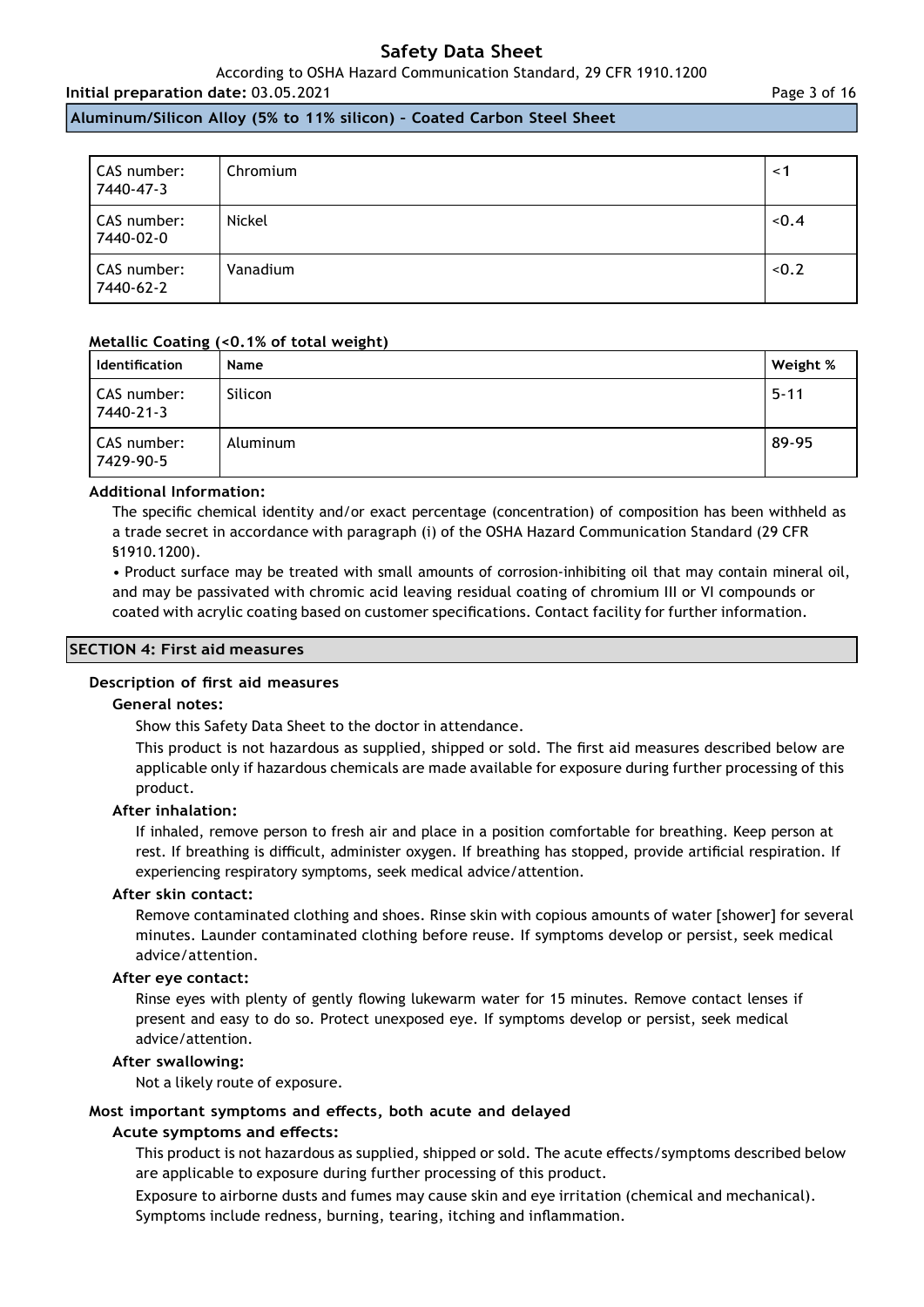According to OSHA Hazard Communication Standard, 29 CFR 1910.1200

## **Initial preparation date:** 03.05.2021

## **Aluminum/Silicon Alloy (5% to 11% silicon) – Coated Carbon Steel Sheet**

Exposure to airborne dusts or fumes may cause respiratory irritation. Symptoms include cough, breathing difficulties, inflammation of the mucous membranes lining the respiratory tract and nose and throat pain.

Dermal exposure may cause an allergic skin reaction. Symptoms may include irritation, redness, pain,

rash, inflammation, itching, burning and dermatitis.

Inhalation exposure may cause allergy, asthma symptoms or breathing difficulties. Symptoms may include cough, chronic phlegm, shortness of breath, wheezing and chest tightness. Symptoms may be delayed.

Excessive inhalation of metal fumes may cause a flu-like illness called "Metal Fume Fever". Symptoms include: headache, fever, chills, muscle aches, thirst, nausea, vomiting, chest soreness, fatigue, gastrointestinal pain and weakness. The symptoms usually start several hours after exposure; the attack may last 6 to 24 hours. Complete recovery generally occurs without intervention within 24 to 48 hours. Metal Fume Fever is more likely to occur after a period away from the job (after weekends or vacations) and usually last from 12 to 48 hours.

### **Delayed symptoms and effects:**

This product is not hazardous as supplied, shipped or sold. The delayed effects/symptoms described below are applicable to exposure during further processing of this product.

Effects are dependent on exposure (dose, concentration, contact time).

Repeated or prolonged exposure to metal fumes and dust may cause damage to organs.

Prolonged or repeated inhalation exposure to excessive concentrations of iron and iron oxide fumes or dust may result in the development of a benign pneumoconiosis, called siderosis and reduced pulmonary function.

Prolonged or repeated exposure to fumes and dust of manganese and manganese oxide may adversely affect the lungs, resulting in increased susceptibility to bronchitis and pneumonitis. Long-term exposure to manganese compounds may affect the central nervous system.

Repeated or prolonged inhalation of chromium oxide dust or fume may cause nasal ulceration and perforation of the nasal septum. Repeated or prolonged exposure to hexavalent chromium may damage the kidneys, resulting in kidney impairment.

Chronic inhalation exposure to nickel and nickel compounds may cause lung fibrosis and pneumoconiosis.

Repeated or prolonged inhalation exposure to fumes and dust of vanadium and vanadium oxides may cause damage to the lungs resulting in chronic bronchitis and pneumonitis. Chronic exposure may cause a greenish-black discoloration of the tongue.

Chronic exposure to aluminum and aluminum oxides may cause pulmonary fibrosis and emphysema. Repeated or prolonged exposure to fumes and dust may cause cancer.

Inhalation of excessive concentrations of iron and iron oxide dust and fume may enhance the risk of lung cancer development in workers exposed to carcinogens.

Exposure to hexavalent chromium may cause cancer. Studies have shown that chromate production workers exposed to hexavalent chromium compounds have an excess of lung and sinus cancers.

Inhalation of nickel and nickel oxide fume and dust may cause lung cancer.

The International Agency for Research on Cancer (IARC) has classified vanadium pentoxide as possibly carcinogenic to humans based on evidence of lung cancer in exposed mice.

Repeated or prolonged exposure to fumes and dust may damage fertility or the unborn child. Animal studies indicate that hexavalent chromium may be toxic to human reproduction and development.

Exposure to nickel and nickel oxides may damage fertility and the unborn child.

Vanadium Pentoxide is a suspected reproductive toxin, affecting fertility and development of the unborn child, and a suspected mutagen. Studies in animals exposed during pregnancy have shown that vanadium can cause decreases in growth and increases in the occurrence of birth defects.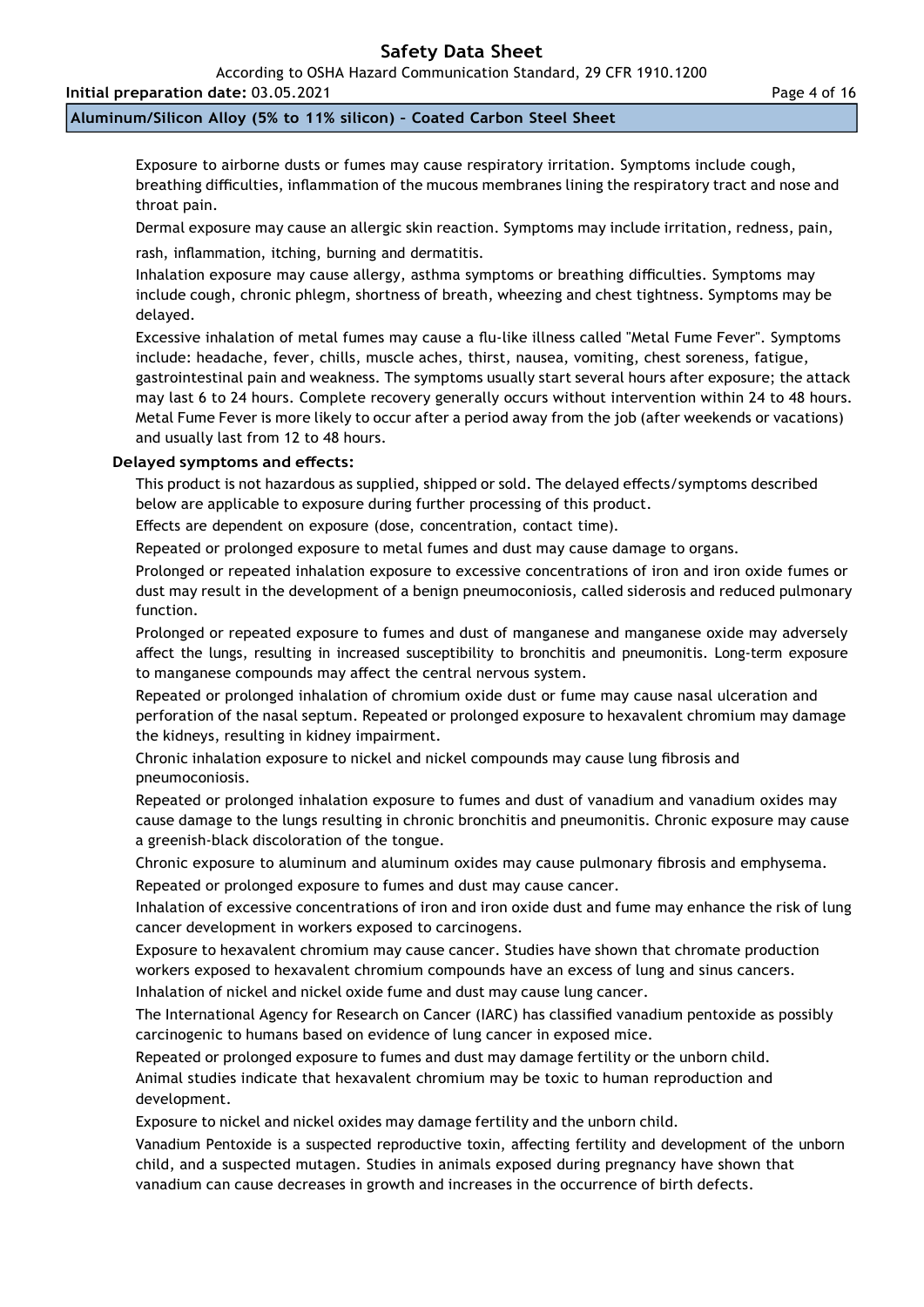According to OSHA Hazard Communication Standard, 29 CFR 1910.1200

**Initial preparation date:** 03.05.2021

**Aluminum/Silicon Alloy (5% to 11% silicon) – Coated Carbon Steel Sheet**

#### **Immediate medical attention and special treatment**

#### **Specific treatment:**

Not determined or not applicable.

#### **Notes for the doctor:**

Treat symptomatically.

#### **SECTION 5: Firefighting measures**

#### **Extinguishing media**

#### **Suitable extinguishing media:**

Use extinguishers appropriate for surrounding materials.

#### **Unsuitable extinguishing media:**

Do not use water jet.

#### **Specific hazards during fire-fighting:**

Thermal decomposition may release irritating and toxic fumes including, but not limited to, iron oxides, manganese oxides, silicon oxides, chromium oxides, nickel oxides, vanadium oxides and aluminum oxides.

#### **Special protective equipment for firefighters:**

Fire-fighters should wear appropriate protective equipment and self-contained breathing apparatus (SCBA) with a full-face piece operated in positive pressure mode.

#### **Special precautions:**

Avoid contact with skin, eyes, hair and clothing. Do not breathe fumes/gas/mists/aerosols/vapors/dusts. Direct water stream will scatter and spread flames and, therefore, should not be used. Avoid unnecessary run-off of extinguishing media which may cause pollution.

#### **SECTION 6: Accidental release measures**

#### **Personal precautions, protective equipment and emergency procedures:**

Not applicable to product as supplied, shipped and sold.

For spills or release involving dust generated from further processing: Wear recommended personal protective equipment (see Section 8). Avoid contact with eyes, skin and clothing. Do not breathe dust or fumes. Wear suitable respiratory protection if inhalation of airborne dust is possible. Avoid generation of dust or actions that result in dust becoming airborne. Wash thoroughly after handling.

#### **Environmental precautions:**

Prevent further leakage or spillage if safe to do so. Prevent from reaching drains, sewers and waterways. Discharge into the environment must be avoided.

#### **Methods and material for containment and cleaning up:**

Not applicable to product as supplied, shipped and sold.

Collect material and place in a suitable container for recovery or disposal. Dispose of in accordance with all applicable regulations (see Section 13).

#### **Reference to other sections:**

For personal protective equipment see Section 8. For disposal see Section 13.

### **SECTION 7: Handling and storage**

## **Precautions for safe handling:**

Avoid contact with sharp edges and hot surfaces. Cut resistant gloves and sleeves should be worn when working with steel products. Use work methods which minimize dust/fume production.

The following recommendations for handling pertain to further processing (such as welding, soldering, smelting, grinding, or polishing): Use appropriate personal protective equipment, including respiratory protection, (see Section 8). Ensure adequate ventilation. Avoid breathing fumes and/or dust. Avoid contact with skin, eyes and clothing. Do not eat, drink, smoke, or use personal products when handling chemical substances. Wash affected areas thoroughly after handling. Keep away from incompatible materials (See Section 10).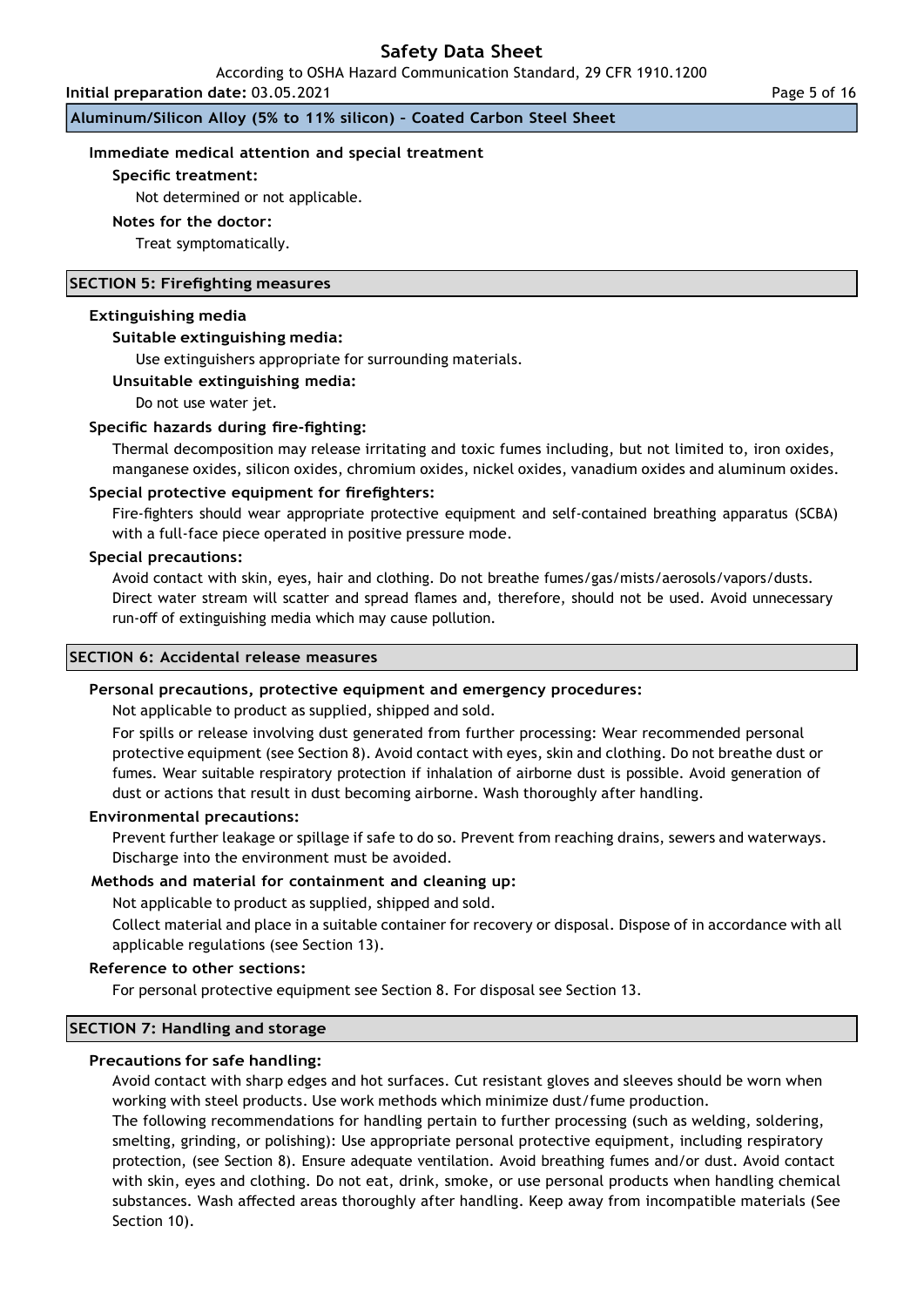According to OSHA Hazard Communication Standard, 29 CFR 1910.1200

**Initial preparation date:** 03.05.2021

**Aluminum/Silicon Alloy (5% to 11% silicon) – Coated Carbon Steel Sheet**

## **Conditions for safe storage, including any incompatibilities:**

Store away from incompatible materials (See Section 10).

#### **SECTION 8: Exposure controls/personal protection**

Only those substances with limit values have been included below.

#### **Occupational Exposure limit values:**

| <b>Country (Legal Basis)</b> | Substance | Identifier | <b>Permissible concentration</b>                                                                            |
|------------------------------|-----------|------------|-------------------------------------------------------------------------------------------------------------|
| <b>OSHA</b>                  | Silicon   | 7440-21-3  | 8-Hour TWA-PEL: 15 mg/m <sup>3</sup> (total<br>dust)                                                        |
|                              | Silicon   | 7440-21-3  | 8-Hour TWA-PEL: 5 mg/m <sup>3</sup> (<br>respirable fraction)                                               |
|                              | Vanadium  | 7440-62-2  | PEL Ceiling: 0.1 mg/m <sup>3</sup> (fume, as<br>$V2O5$ )                                                    |
|                              | Vanadium  | 7440-62-2  | PEL Ceiling: 0.5 mg/m <sup>3</sup> (respirable<br>dust - as $V2O5$ )                                        |
|                              | Iron      | 7439-89-6  | 8-Hour TWA-PEL: 10 mg/m <sup>3</sup> (Iron<br>Oxide - dust and fume)                                        |
|                              | Manganese | 7439-96-5  | PEL Ceiling: 5 mg/m <sup>3</sup> (Manganese,<br>compounds & fume as Mn)                                     |
|                              | Chromium  | 7440-47-3  | 8-Hour TWA-PEL: 1 mg/m <sup>3</sup><br>(Chromium, metal & insoluble<br>salts, as Cr)                        |
|                              | Chromium  | 7440-47-3  | 8-Hour TWA-PEL: 0.5 mg/m <sup>3</sup><br>(Chromium (III) compounds, as Cr)                                  |
|                              | Chromium  | 7440-47-3  | 8-Hour TWA: 0.5 mg/m <sup>3</sup><br>(Chromium (III) compounds, as Cr)                                      |
|                              | Chromium  | 7440-47-3  | 8-Hour TWA-PEL: 0.5 mg/m <sup>3</sup><br>(Chromium (II) compounds, as Cr)                                   |
|                              | Chromium  | 7440-47-3  | 8-Hour TWA-PEL: 5 ug/m <sup>3</sup><br>(Chromium VI compounds<br>(Hexavalent Chromium))                     |
|                              | Chromium  | 7440-47-3  | 8-Hour TWA-PEL: 2.5 ug/m <sup>3</sup><br>(Chromium VI compounds<br>(Hexavalent Chromium) - Action<br>level) |
|                              | Nickel    | 7440-02-0  | 8-Hour TWA-PEL: 1 mg/m <sup>3</sup> (Nickel,<br>Metal & Insoluble Compounds, as<br>Ni)                      |
|                              | Nickel    | 7440-02-0  | 8-Hour TWA-PEL: 1 mg/m <sup>3</sup> (Nickel,<br>Soluble compounds, as Ni)                                   |
|                              | Aluminum  | 7429-90-5  | 8-Hour TWA-PEL: 15 mg/m <sup>3</sup> (total<br>dust)                                                        |
|                              | Aluminum  | 7429-90-5  | 8-Hour TWA-PEL: 5 mg/m <sup>3</sup> (<br>respirable fraction)                                               |
|                              | Aluminum  | 7429-90-5  | 8-Hour TWA: 5 mg/m <sup>3</sup> (pyro<br>powders & welding fumes, as Al)                                    |
| <b>NIOSH</b>                 | Silicon   | 7440-21-3  | REL-TWA: 5 mg/m <sup>3</sup> (respirable -<br>up to $10$ hr)                                                |
|                              | Silicon   | 7440-21-3  | REL-TWA: 10 mg/m <sup>3</sup> (total dust -<br>up to $10$ hr)                                               |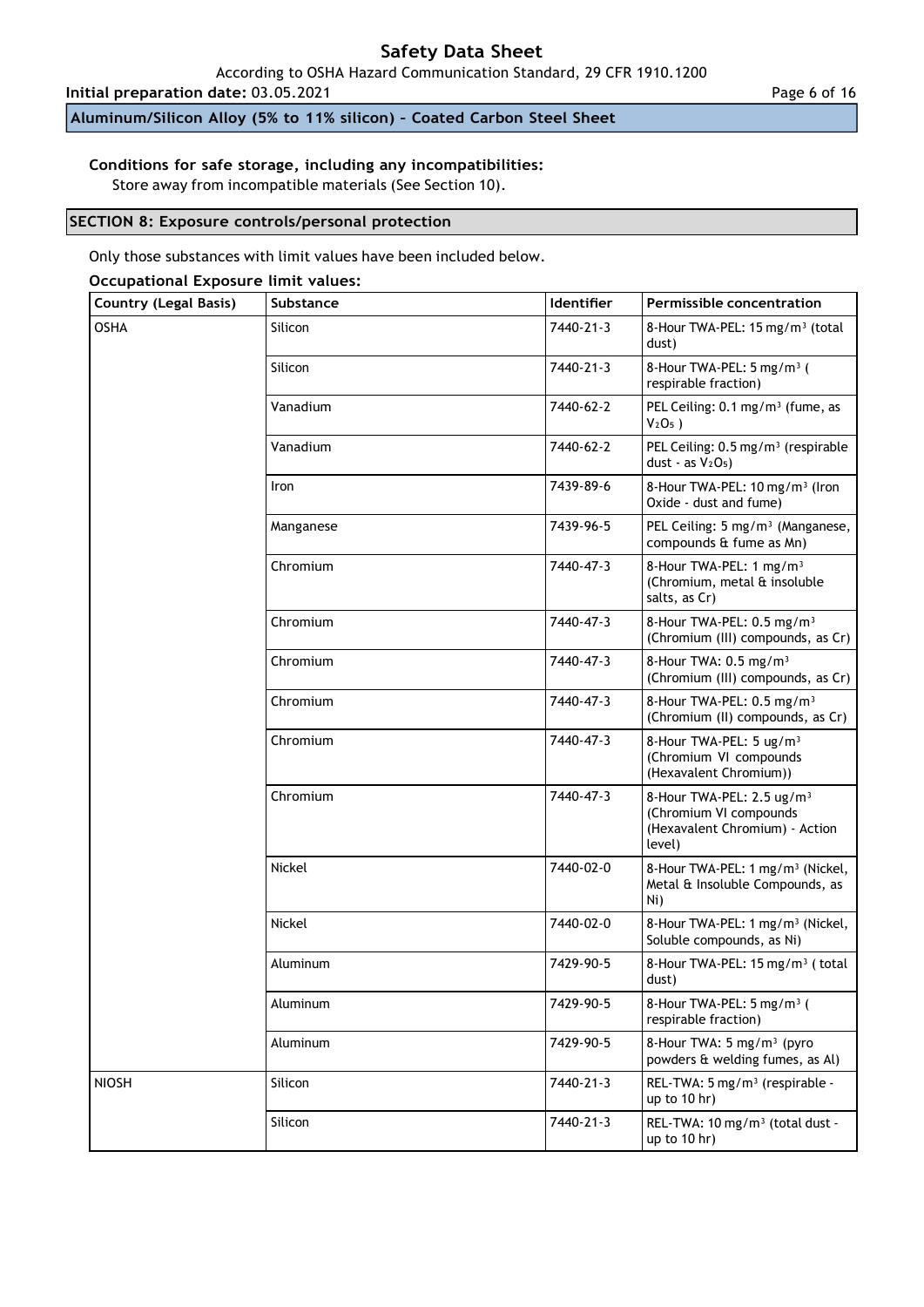## According to OSHA Hazard Communication Standard, 29 CFR 1910.1200

**Initial preparation date:** 03.05.2021 **Page 7 of 16** 

**Aluminum/Silicon Alloy (5% to 11% silicon) – Coated Carbon Steel Sheet**

| Country (Legal Basis) | Substance | <b>Identifier</b> | <b>Permissible concentration</b>                                                                               |
|-----------------------|-----------|-------------------|----------------------------------------------------------------------------------------------------------------|
|                       | Vanadium  | 7440-62-2         | Ceiling Limit: 0.05 mg/m <sup>3</sup> ([15<br>min] respirable dust & fume, as<br>V <sub>2</sub> O <sub>5</sub> |
|                       | Vanadium  | 7440-62-2         | IDLH: $35 \text{ mg/m}^3$                                                                                      |
|                       | Vanadium  | 7440-62-2         | TWA: $3 \text{ mg/m}^3$                                                                                        |
|                       | Vanadium  | 7440-62-2         | REL-TWA: 1 mg/m <sup>3</sup> (up to 10 hr)                                                                     |
|                       | Iron      | 7439-89-6         | REL-TWA: 5 mg/m <sup>3</sup> (Iron Oxide -<br>dust and fume - up to 10 hrs.)                                   |
|                       | Iron      | 7439-89-6         | IDLH: 2500 mg/m <sup>3</sup> (Iron Oxide -<br>dust and fume)                                                   |
|                       | Manganese | 7439-96-5         | REL-TWA: 1 mg/m <sup>3</sup> (Manganese,<br>compounds & fume as Mn - up to<br>10 hrs.)                         |
|                       | Manganese | 7439-96-5         | 15-Minute STEL: 3 mg/m <sup>3</sup><br>(Manganese, compounds & fume<br>as Mn)                                  |
|                       | Manganese | 7439-96-5         | IDLH: 500 mg/m <sup>3</sup> (Manganese,<br>compounds & fume as Mn)                                             |
|                       | Chromium  | 7440-47-3         | REL-TWA: 0.5 mg/m <sup>3</sup> (Chromium,<br>metal & insoluble salts, as Cr [up<br>to 10 hr])                  |
|                       | Chromium  | 7440-47-3         | IDLH: 250 mg/m <sup>3</sup> (Chromium,<br>metal $\hat{a}$ insoluble salts, as $Cr$ )                           |
|                       | Chromium  | 7440-47-3         | REL-TWA: 0.5 mg/m <sup>3</sup> (Chromium<br>(III) compounds, as Cr [up to 10<br>hr]                            |
|                       | Chromium  | 7440-47-3         | IDLH: 250 mg/m <sup>3</sup> (Chromium (III)<br>compounds, as Cr)                                               |
|                       | Chromium  | 7440-47-3         | REL-TWA: 0.5 mg/m <sup>3</sup> (Chromium<br>(III) compounds, as Cr [up to 10<br>hr])                           |
|                       | Chromium  | 7440-47-3         | IDLH: 250 mg/m <sup>3</sup> (Chromium (III)<br>compounds, as Cr)                                               |
|                       | Chromium  | 7440-47-3         | REL-TWA: 0.5 mg/m <sup>3</sup> (Chromium<br>(II) compounds, as Cr [up to 10<br>$hr$ ])                         |
|                       | Chromium  | 7440-47-3         | IDLH: 250 mg/m <sup>3</sup> (Chromium (II)<br>compounds, as Cr)                                                |
|                       | Chromium  | 7440-47-3         | 8-Hour TWA: 0.0002 mg/m <sup>3</sup><br>(Chromium VI compounds<br>(Hexavalent Chromium))                       |
|                       | Nickel    | 7440-02-0         | REL-TWA: 0.015 mg/m <sup>3</sup> (Nickel,<br>Metal & Insoluble Compounds, as<br>Ni -up to 10 hr)               |
|                       | Nickel    | 7440-02-0         | IDLH: 10 mg/m <sup>3</sup> (Nickel, Metal &<br>Insoluble Compounds, as Ni)                                     |
|                       | Nickel    | 7440-02-0         | REL-TWA: 0.015 mg/m <sup>3</sup> (Nickel,<br>Soluble compounds, as Ni)                                         |
|                       | Nickel    | 7440-02-0         | IDLH: 10 mg/m <sup>3</sup> (Nickel, Soluble<br>compounds, as Ni)                                               |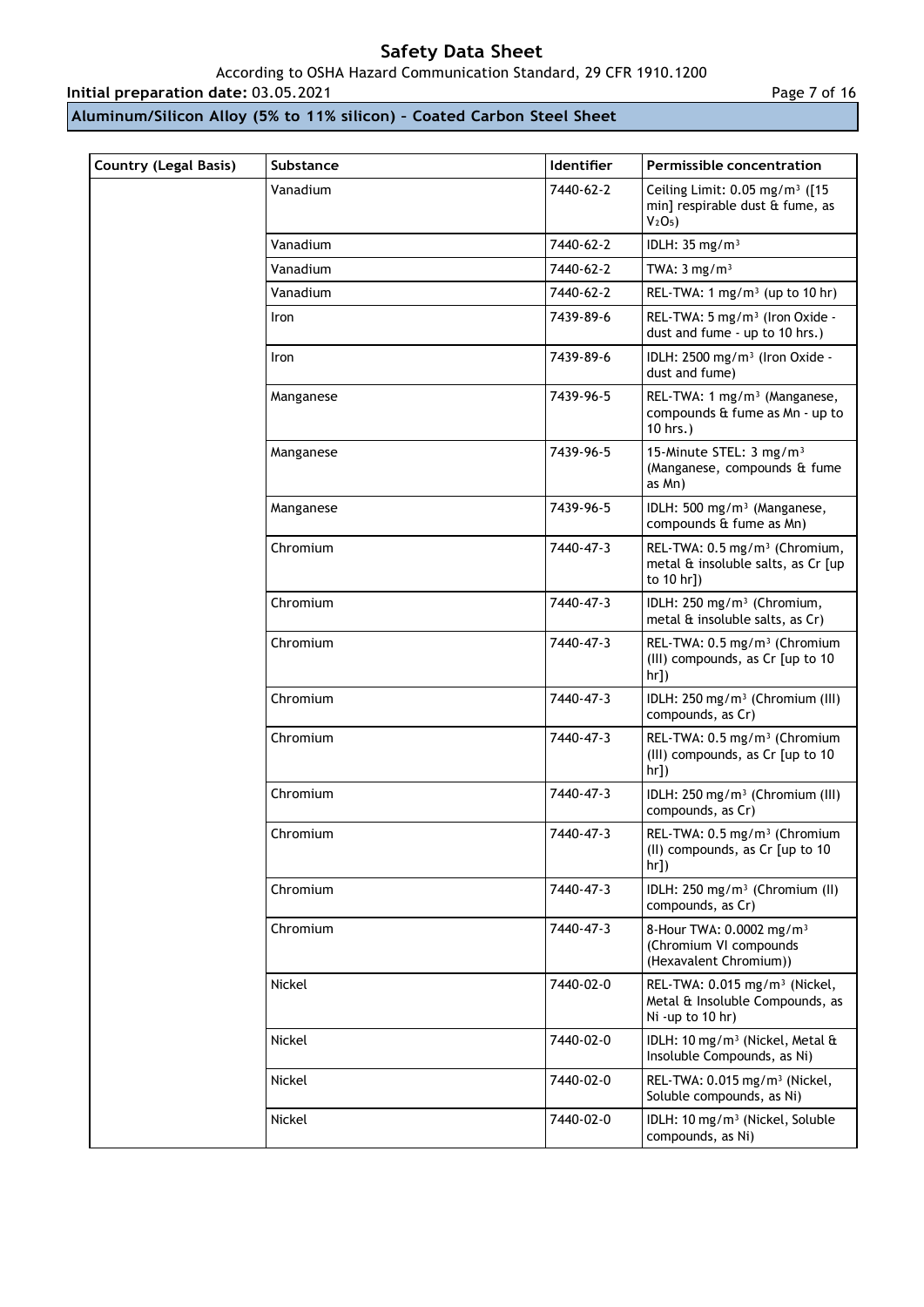## According to OSHA Hazard Communication Standard, 29 CFR 1910.1200

## **Initial preparation date: 03.05.2021**

## **Aluminum/Silicon Alloy (5% to 11% silicon) – Coated Carbon Steel Sheet**

| Page 8 of 16 |  |  |  |
|--------------|--|--|--|
|--------------|--|--|--|

| <b>Country (Legal Basis)</b> | Substance | Identifier | Permissible concentration                                                                                       |
|------------------------------|-----------|------------|-----------------------------------------------------------------------------------------------------------------|
|                              | Aluminum  | 7429-90-5  | REL-TWA: 10 mg/m <sup>3</sup> (total dust<br>[up to 10 hr]                                                      |
|                              | Aluminum  | 7429-90-5  | REL-TWA: 5 mg/m <sup>3</sup> (respirable<br>fraction [up to 10 hr])                                             |
|                              | Aluminum  | 7429-90-5  | 8-Hour TWA: 5 mg/m <sup>3</sup> (pyro<br>powders & welding fumes, as Al)                                        |
| United States (California)   | Silicon   | 7440-21-3  | 8-Hour TWA-PEL: 10 mg/m <sup>3</sup> (total<br>dust)                                                            |
|                              | Silicon   | 7440-21-3  | 8-Hour TWA-PEL: 5 mg/m <sup>3</sup><br>(respirable fraction)                                                    |
|                              | Vanadium  | 7440-62-2  | 8-Hour TWA: 0.05 mg/m <sup>3</sup><br>(respirable dust & fume, as V2O <sub>5</sub> )                            |
|                              | Manganese | 7439-96-5  | 8-Hour TWA-PEL: 0.2 mg/m <sup>3</sup><br>(Manganese, compounds & fume<br>as Mn)                                 |
|                              | Manganese | 7439-96-5  | 15-Minute STEL: 3 mg/m <sup>3</sup><br>(Manganese, compounds & fume<br>as Mn)                                   |
|                              | Chromium  | 7440-47-3  | 8-Hour TWA-PEL: 0.5 mg/m <sup>3</sup><br>(Chromium, metal & insoluble<br>salts, as Cr)                          |
|                              | Chromium  | 7440-47-3  | 8-Hour TWA: 0.5 mg/m <sup>3</sup><br>(Chromium (II) compounds, as Cr)                                           |
|                              | Chromium  | 7440-47-3  | 8-Hour TWA: 0.5 mg/m <sup>3</sup><br>(Chromium (III) compounds, as Cr)                                          |
|                              | Chromium  | 7440-47-3  | 8-Hour TWA-PEL: 0.005 mg/m <sup>3</sup><br>(Chromium VI compounds<br>(Hexavalent Chromium))                     |
|                              | Chromium  | 7440-47-3  | PEL Ceiling: 0.1 mg/m <sup>3</sup> (Chromium<br>VI compounds (Hexavalent<br>Chromium))                          |
|                              | Nickel    | 7440-02-0  | 8-Hour TWA-PEL: 0.5 mg/m <sup>3</sup><br>(metal)                                                                |
|                              | Nickel    | 7440-02-0  | 8-Hour TWA-PEL: 0.1 mg/m <sup>3</sup><br>(Nickel compounds, insoluble, as<br>Ni)                                |
|                              | Nickel    | 7440-02-0  | 8-Hour TWA-PEL: 0.05 mg/m <sup>3</sup><br>(Nickel, Soluble compounds, as Ni)                                    |
|                              | Aluminum  | 7429-90-5  | 8-Hour TWA-PEL: 10 mg/m <sup>3</sup> (total<br>dust)                                                            |
|                              | Aluminum  | 7429-90-5  | 8-Hour TWA-PEL: 5 mg/m <sup>3</sup><br>(respirable fraction)                                                    |
| <b>ACGIH</b>                 | Vanadium  | 7440-62-2  | 8-Hour TWA: 0.05 mg/m <sup>3</sup><br>(inhalable particulate matter, as<br>V <sub>2</sub> O <sub>5</sub>        |
|                              | Iron      | 7439-89-6  | 8-Hour TWA: 5 mg/m <sup>3</sup> (Iron Oxide<br>- dust and fume - respirable<br>particulate matter)              |
|                              | Manganese | 7439-96-5  | 8-Hour TWA: 0.02 mg/m <sup>3</sup><br>(Manganese, compounds & fume<br>as Mn - respirable particulate<br>matter) |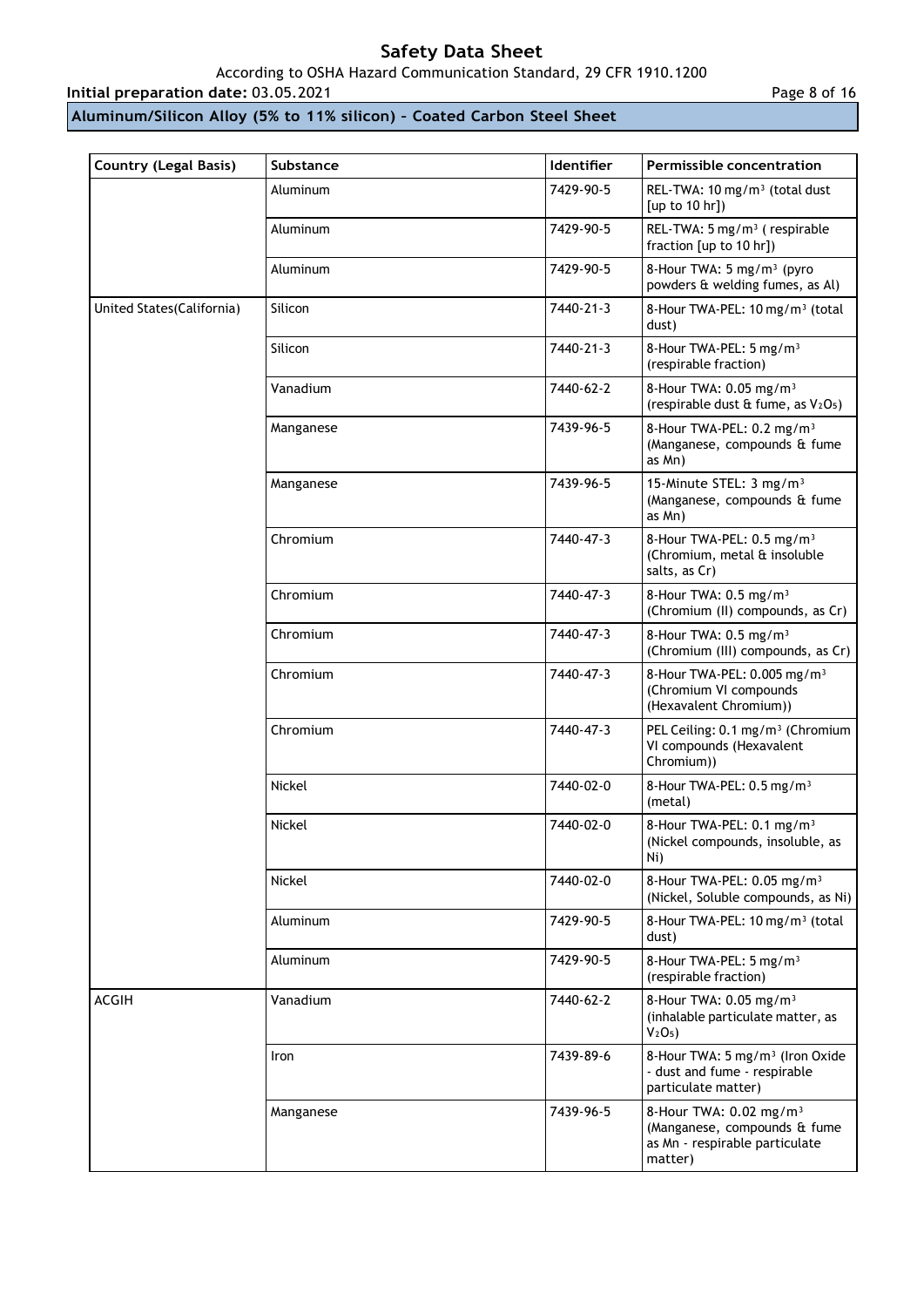#### According to OSHA Hazard Communication Standard, 29 CFR 1910.1200

**Initial preparation date:** 03.05.2021

Page 9 of 16

## **Aluminum/Silicon Alloy (5% to 11% silicon) – Coated Carbon Steel Sheet**

| <b>Country (Legal Basis)</b> | Substance     | Identifier | <b>Permissible concentration</b>                                                                                               |
|------------------------------|---------------|------------|--------------------------------------------------------------------------------------------------------------------------------|
|                              | Manganese     | 7439-96-5  | 8-Hour TWA: $0.1 \text{ mg/m}^3$<br>(Manganese, compounds & fume<br>as Mn - inhalable particulate<br>matter)                   |
|                              | Chromium      | 7440-47-3  | 8-Hour TWA: 0.5 mg/m <sup>3</sup><br>(Chromium, metal & insoluble<br>salts, as Cr - inhalable particulate<br>matter)           |
|                              | Chromium      | 7440-47-3  | 8-Hour TWA: 0.003 mg/m <sup>3</sup><br>(Chromium (III) compounds, as Cr<br>- inhalable particulate matter)                     |
|                              | Chromium      | 7440-47-3  | 8-Hour TWA: $0.5$ mg/m <sup>3</sup><br>(Chromium (III) compounds, as Cr)                                                       |
|                              | Chromium      | 7440-47-3  | 8-Hour TWA: 0.0002 mg/m <sup>3</sup><br>(Chromium VI compounds<br>(Hexavalent Chromium) -<br>inhalable particulate matter)     |
|                              | Chromium      | 7440-47-3  | 15-Minute STEL: 0.0005 mg/m <sup>3</sup><br>(Chromium VI compounds<br>(Hexavalent Chromium) -<br>inhalable particulate matter) |
|                              | <b>Nickel</b> | 7440-02-0  | 8-Hour TWA: $1.5 \text{ mg/m}^3$<br>(Elemental - inhalable particulate<br>matter)                                              |
|                              | Nickel        | 7440-02-0  | 8-Hour TWA: 0.2 mg/m <sup>3</sup> (Nickel,<br>Metal & Insoluble Compounds, as<br>Ni - inhalable particulate matter)            |
|                              | Nickel        | 7440-02-0  | 8-Hour TWA: 0.1 mg/m <sup>3</sup> (Nickel,<br>Soluble compounds, as Ni -<br>inhalable particulate matter)                      |
|                              | Aluminum      | 7429-90-5  | 8-Hour TWA: 1 mg/m <sup>3</sup> (respirable<br>particulate matter)                                                             |

#### **Biological limit values:**

No biological exposure limits noted for the ingredient(s).

**Information on monitoring procedures:**

Not determined or not applicable.

## **Appropriate engineering controls:**

The engineering controls described below are recommended only if hazardous chemicals are made available for exposure during further processing of this product.

Use local exhaust, mechanical ventilation or additional engineering measures to maintain airborne concentration below any occupational exposure limits. Ensure that Emergency eye wash station and safety shower are in good working order and in the immediate vicinity of any possible exposure.

## **Personal protection equipment**

#### **Eye and face protection:**

It is recommended that eye protection be worn at all times in a manufacturing or industrial environment. Wear safety goggles or safety glasses with side shields. Contact lenses should not be worn where industrial exposures to this material are likely. Use eye protection equipment that has been tested and approved by recognized national standards (or equivalent).

A face shield is recommended, in addition to safety glasses or goggles, during sawing, grinding, or machining.

A welding helmet with appropriate shaded shield is required during welding, burning, or brazing.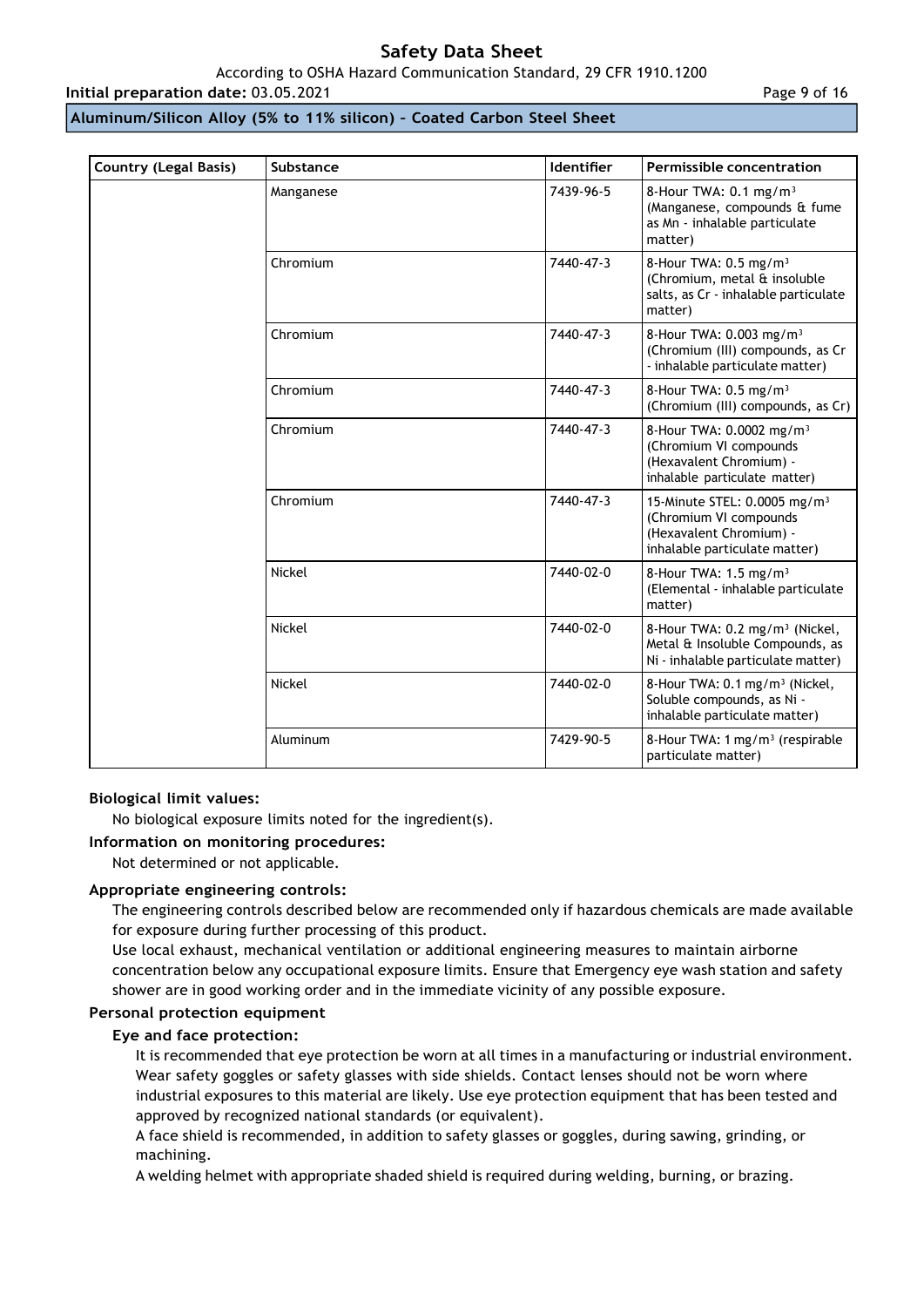According to OSHA Hazard Communication Standard, 29 CFR 1910.1200

**Initial preparation date:** 03.05.2021

**Aluminum/Silicon Alloy (5% to 11% silicon) – Coated Carbon Steel Sheet**

### **Skin and body protection:**

Wear protective gloves and suitable protective clothing. While handling product and/or steel packing material wear cut resistant gloves and sleeves for laceration protection.

When material is heated, wear gloves to protect against thermal burns. Thermally protective apron and long sleeves are recommended when volume of hot material is significant.

The skin protection described below is necessary only if hazardous chemicals are made available for exposure during further processing of this product.

Chemical resistant, impervious gloves approved by the appropriate standards. Gloves must be inspected prior to use. Avoid skin contact with used gloves. Appropriate techniques should be used to remove used gloves and contaminated clothing. Personal protective equipment for the body should be selected based on the task being performed and the risks involved and should be approved by a specialist before handling this product. Ensure that all personal protective equipment is approved by recognized national standards (or equivalent).

#### **Respiratory protection:**

The respiratory protection described below is necessary only if hazardous chemicals are made available for exposure during further processing of this product.

In case of insufficient ventilation, wear suitable respiratory protection. Respirator selection must be based on known or anticipated exposure levels, the hazards of the product and the safe working limits of the selected respirator. Wear a properly fitted, air-purifying or air-fed respirator if exposure limits are exceeded or if irritation or other symptoms are experienced. Use a positive pressure demand full-face air supplied respirator with escape bottle or SCBA if there is any potential for an uncontrolled release, exposure levels are not known, or any other circumstances where air purifying respirators may not provide adequate protection. Use respirators and components tested and approved under appropriate government standards such as NIOSH (US) or CEN (EU).

WARNING! Air-purifying respirators both negative-pressure,and powered-air do not protect workers in oxygen-deficient atmospheres.

#### **General hygienic measures:**

Handle in accordance with good industrial hygiene and safety measures. Wash hands and face after handling chemical products. Wash hands before eating, drinking and smoking. Wash hands at the end of the workday. Appropriate techniques should be applied to remove contaminated clothing and shoes. Wash contaminated clothing before reuse. Observe any medical surveillance requirements.

#### **SECTION 9: Physical and chemical properties**

#### **Information on basic physical and chemical properties**

| Appearance                         | Solid, metallic gray             |
|------------------------------------|----------------------------------|
| Odor                               | <b>Odorless</b>                  |
| Odor threshold                     | Not determined or not available. |
| pH                                 | Not determined or not available. |
| Melting point/freezing point       | ~2750 °F (~1510 °C)              |
| Initial boiling point/range        | Not determined or not available. |
| Flash point (closed cup)           | Not determined or not available. |
| <b>Evaporation rate</b>            | Not determined or not available. |
| Flammability (solid, gas)          | Not determined or not available. |
| Upper flammability/explosive limit | Not determined or not available. |
| Lower flammability/explosive limit | Not determined or not available. |
| Vapor pressure                     | Not determined or not available. |
| Vapor density                      | Not determined or not available. |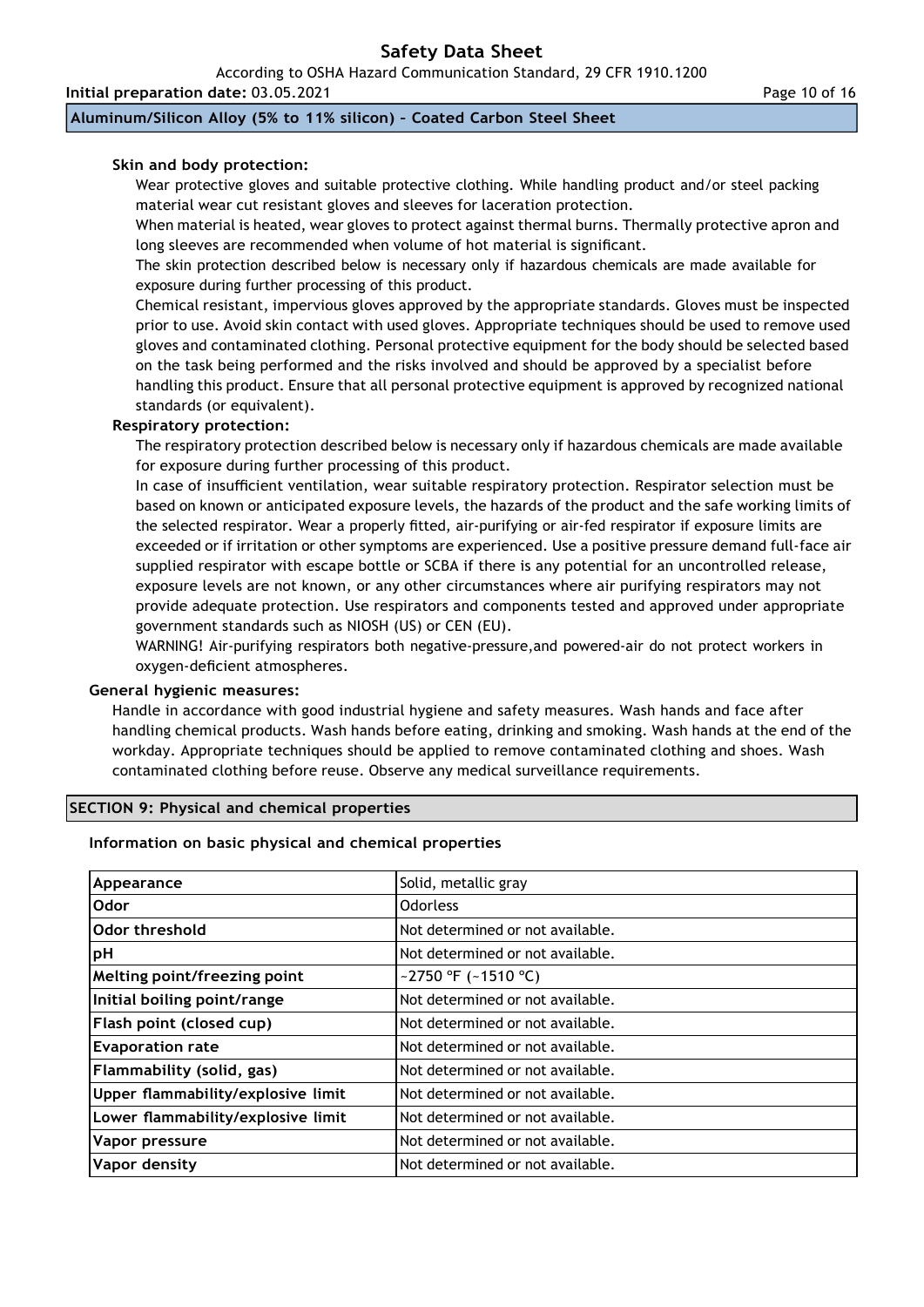According to OSHA Hazard Communication Standard, 29 CFR 1910.1200

### **Initial preparation date:** 03.05.2021

### **Aluminum/Silicon Alloy (5% to 11% silicon) – Coated Carbon Steel Sheet**

| Density                                 | Not determined or not available. |
|-----------------------------------------|----------------------------------|
| <b>Relative density</b>                 | $7 - 8$                          |
| <b>Solubilities</b>                     | Not determined or not available. |
| Partition coefficient (n-octanol/water) | Not determined or not available. |
| Auto/Self-ignition temperature          | Not determined or not available. |
| <b>Decomposition temperature</b>        | Not determined or not available. |
| <b>Dynamic viscosity</b>                | Not determined or not available. |
| <b>Kinematic viscosity</b>              | Not determined or not available. |
| <b>Explosive properties</b>             | Not determined or not available. |
| <b>Oxidizing properties</b>             | Not determined or not available. |

### **Other information**

#### **SECTION 10: Stability and reactivity**

#### **Reactivity:**

Not reactive under recommended handling and storage conditions.

#### **Chemical stability:**

Stable under recommended handling and storage conditions.

#### **Possibility of hazardous reactions:**

Hazardous reactions are not anticipated under recommended conditions of handling and storage.

#### **Conditions to avoid:**

Incompatible materials

#### **Incompatible materials:**

Strong acids; Oxidizing agents

#### **Hazardous decomposition products:**

Under normal conditions of storage and use, hazardous decomposition products should not be produced.

#### **SECTION 11: Toxicological information**

#### **Acute toxicity**

**Assessment:** Based on available data, the classification criteria are not met.

**Product data:** No data available.

### **Substance data:**

| <b>Name</b>     | Route      | Result                        |
|-----------------|------------|-------------------------------|
| Silicon         | oral       | LD50 Rat: 3160 mg/kg          |
| <b>Iron</b>     | oral       | LD50 Rat: 30,000 mg/kg        |
| Manganese       | oral       | LD50 Rat: 9000 mg/kg          |
| <b>Chromium</b> | oral       | LD50 Rat: >3400 mg/kg         |
|                 | inhalation | LC50 Rat: $>5.41$ mg/L (4 hr) |
| Aluminum        | oral       | LD50 Rat: 15,900 mg/kg        |

#### **Skin corrosion/irritation**

**Assessment:** Based on available data, the classification criteria are not met.

**Product data:**

No data available.

**Substance data:** No data available.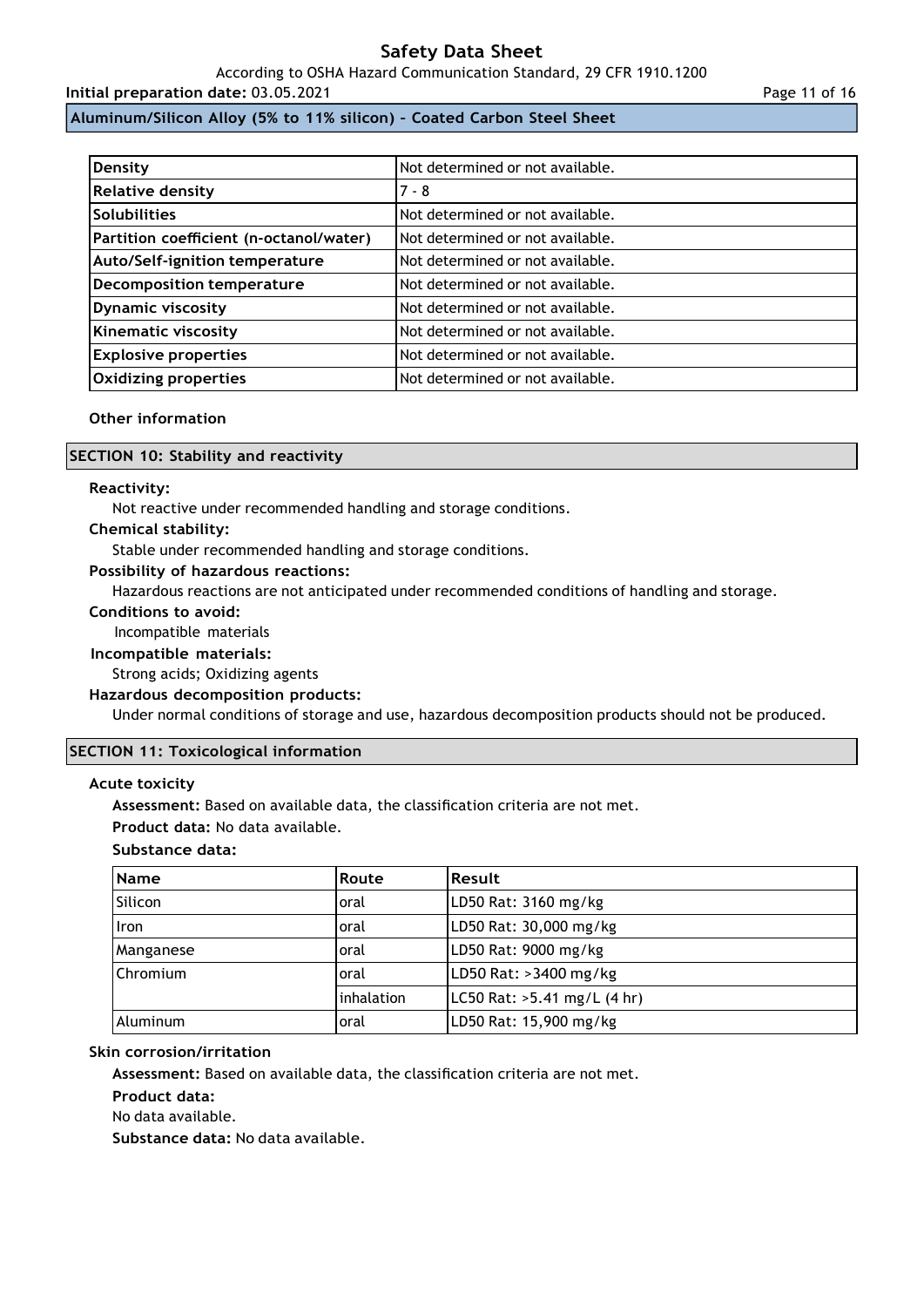According to OSHA Hazard Communication Standard, 29 CFR 1910.1200

**Initial preparation date:** 03.05.2021

**Aluminum/Silicon Alloy (5% to 11% silicon) – Coated Carbon Steel Sheet**

#### **Serious eye damage/irritation**

**Assessment:** Based on available data, the classification criteria are not met.

**Product data:**

No data available.

**Substance data:**

| <b>Name</b>     | Result                         |
|-----------------|--------------------------------|
| <b>Chromium</b> | Causes serious eye irritation. |

#### **Respiratory or skin sensitization**

#### **Assessment:**

May cause an allergic skin reaction.

May cause allergy or asthma symptoms or breathing difficulties if inhaled.

#### **Product data:**

No data available.

## **Substance data:**

| <b>Name</b>     | Result                                                                     |
|-----------------|----------------------------------------------------------------------------|
| <b>Chromium</b> | May cause an allergic skin reaction.                                       |
|                 | May cause allergy or asthma symptoms or breathing difficulties if inhaled. |
| <b>Nickel</b>   | May cause an allergic skin reaction.                                       |

## **Carcinogenicity**

## **Assessment:**

Suspected of causing cancer.

**Product data:** No data available.

### **Substance data:**

| <b>Name</b>   | <b>Species</b> | <b>Result</b>                                                                                                                                                |
|---------------|----------------|--------------------------------------------------------------------------------------------------------------------------------------------------------------|
| <b>I</b> ron  |                | Not Applicable Inhalation of excessive concentrations of iron oxide may<br>enhance the risk of lung cancer development in workers<br>exposed to carcinogens. |
| <b>Nickel</b> |                | Not Applicable Suspected of causing cancer.                                                                                                                  |

#### **International Agency for Research on Cancer (IARC):**

| <b>Name</b>   | <b>Classification</b> |
|---------------|-----------------------|
| Chromium      | Group 3               |
| <b>Nickel</b> | Group 2B              |

#### **National Toxicology Program (NTP):**

| <b>Name</b>     | <b>Classification</b>                          |
|-----------------|------------------------------------------------|
| <b>Chromium</b> | Known to be human carcinogens                  |
| <b>Nickel</b>   | Reasonably anticipated to be human carcinogens |

### **OSHA Carcinogens:** Not applicable

### **Germ cell mutagenicity**

**Assessment:** Based on available data, the classification criteria are not met.

**Product data:**

No data available.

**Substance data:** No data available.

#### **Reproductive toxicity**

**Assessment:** Based on available data, the classification criteria are not met.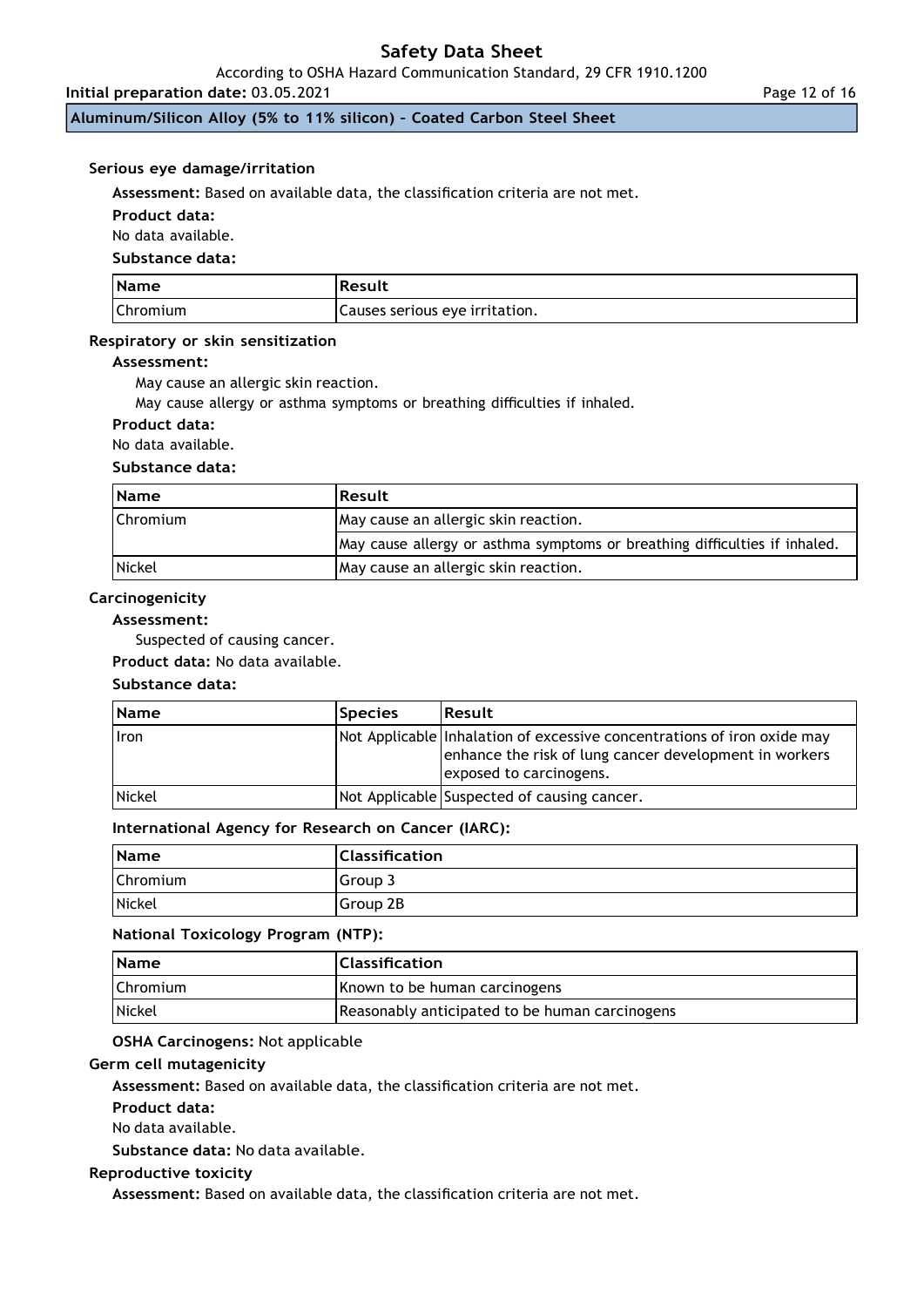According to OSHA Hazard Communication Standard, 29 CFR 1910.1200

**Initial preparation date:** 03.05.2021

**Aluminum/Silicon Alloy (5% to 11% silicon) – Coated Carbon Steel Sheet**

**Product data:**

No data available.

**Substance data:** No data available.

### **Specific target organ toxicity (single exposure)**

**Assessment:** Based on available data, the classification criteria are not met.

**Product data:**

No data available.

**Substance data:** No data available.

#### **Specific target organ toxicity (repeated exposure)**

**Assessment:** Based on available data, the classification criteria are not met.

**Product data:**

No data available.

## **Substance data:**

| <b>Name</b>   | <b>Result</b>                                                                                                                                       |  |
|---------------|-----------------------------------------------------------------------------------------------------------------------------------------------------|--|
| Iron          | Chronic inhalation of excessive concentrations of iron fumes or dust may<br>result in the development of a benign pneumoconiosis, called siderosis. |  |
| Manganese     | Long-term overexposure to manganese compounds may affect the central<br>nervous system.                                                             |  |
| <b>Nickel</b> | Causes damage to organs (lungs) through prolonged or repeated<br>exposure.                                                                          |  |

#### **Aspiration toxicity**

**Assessment:** Based on available data, the classification criteria are not met.

**Product data:**

No data available.

**Substance data:** No data available.

#### **Information on likely routes of exposure:**

Not Applicable to product as supplied, shipped and sold.

If subjected to further processing, the anticipated routes of exposure are inhalation, skin contact and eye contact.

## **Symptoms related to the physical, chemical and toxicological characteristics:**

Refer to Section 4 of this SDS.

**Other information:**

No data available.

## **SECTION 12: Ecological information**

```
Acute (short-term) toxicity
```
**Assessment:** Based on available data, the classification criteria are not met.

**Product data:** No data available.

**Substance data:** No data available.

#### **Chronic (long-term) toxicity**

**Assessment:** Based on available data, the classification criteria are not met.

**Product data:** No data available.

**Substance data:** No data available.

### **Persistence and degradability**

**Product data:** No data available.

**Substance data:** No data available.

#### **Bioaccumulative potential**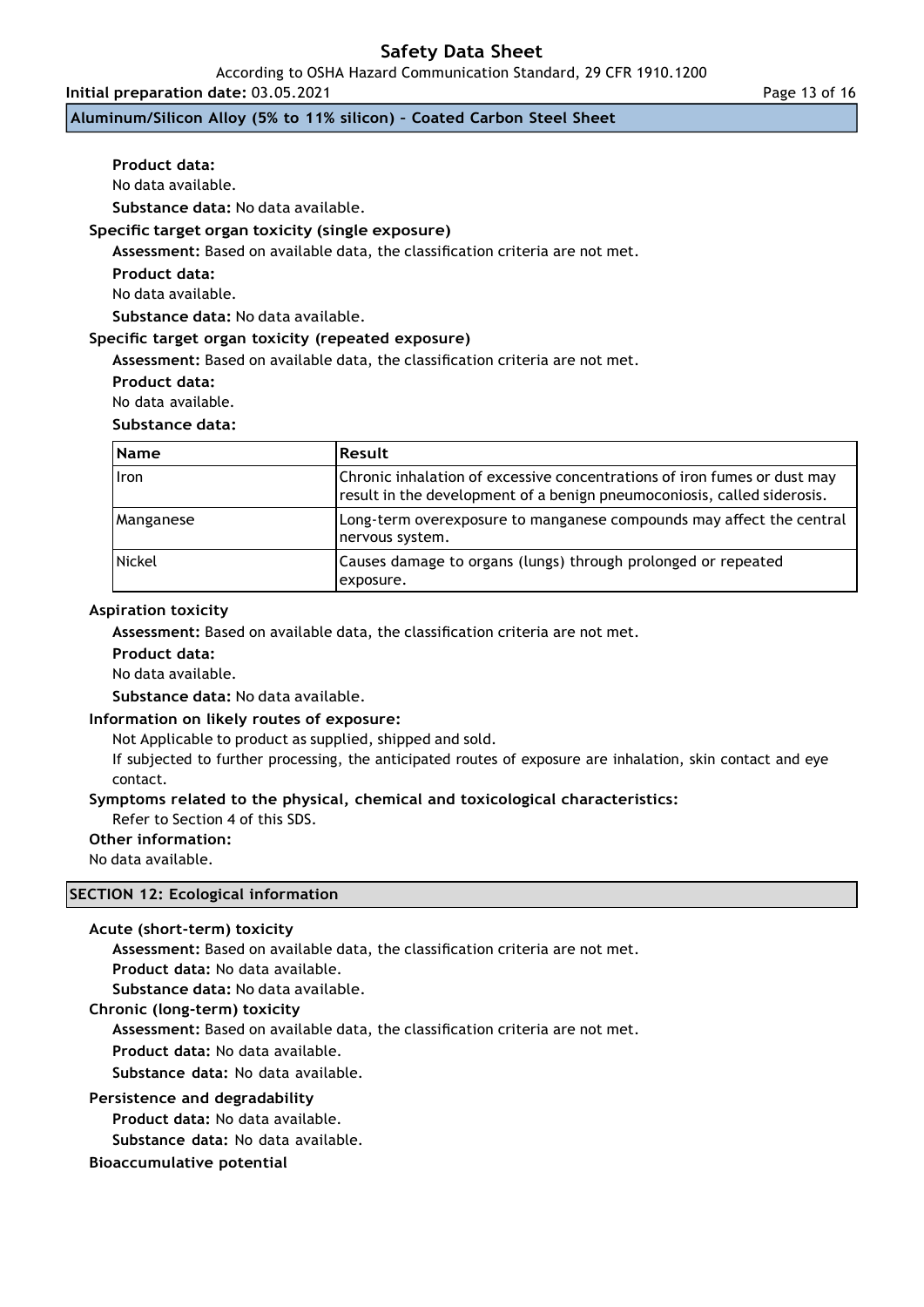According to OSHA Hazard Communication Standard, 29 CFR 1910.1200

**Initial preparation date:** 03.05.2021

**Aluminum/Silicon Alloy (5% to 11% silicon) – Coated Carbon Steel Sheet**

**Product data:** No data available.

**Substance data:** No data available.

## **Mobility in soil**

**Product data:** No data available.

**Substance data:** No data available.

## **Results of PBT and vPvB assessment**

## **Product data:**

**PBT assessment:** This product does not contain any substances that are assessed to be a PBT. **vPvB assessment:** This product does not contain any substances that are assessed to be a vPvB.

#### **Substance data:**

**PBT assessment:** This product does not contain any substances that are assessed to be a PBT. **vPvB assessment:** This product does not contain any substances that are assessed to be a vPvB.

**Other adverse effects:** No data available.

|  |  | <b>SECTION 13: Disposal considerations</b> |
|--|--|--------------------------------------------|
|--|--|--------------------------------------------|

#### **Disposal methods:**

It is the responsibility of the waste generator to properly characterize all waste materials according to applicable regulatory agencies. Dispose of in accordance with all applicable local, regional, state and federal regulations.

#### **Contaminated packages:**

Not determined or not applicable.

|  | <b>SECTION 14: Transport information</b> |
|--|------------------------------------------|
|--|------------------------------------------|

#### **United States Transportation of dangerous goods (49 CFR DOT)**

| UN number                     | Not regulated |
|-------------------------------|---------------|
| UN proper shipping name       | Not regulated |
| UN transport hazard class(es) | None          |
| <b>Packing group</b>          | None          |
| <b>Environmental hazards</b>  | None          |
| Special precautions for user  | None          |

#### **International Maritime Dangerous Goods (IMDG)**

| UN number                     | Not regulated |
|-------------------------------|---------------|
| UN proper shipping name       | Not regulated |
| UN transport hazard class(es) | None          |
| <b>Packing group</b>          | None          |
| Environmental hazards         | None          |
| Special precautions for user  | None          |

#### **International Air Transport Association Dangerous Goods Regulations (IATA-DGR)**

| UN number                     | Not regulated |
|-------------------------------|---------------|
| UN proper shipping name       | Not regulated |
| UN transport hazard class(es) | None          |
| <b>Packing group</b>          | None          |
| <b>Environmental hazards</b>  | None          |
| Special precautions for user  | None          |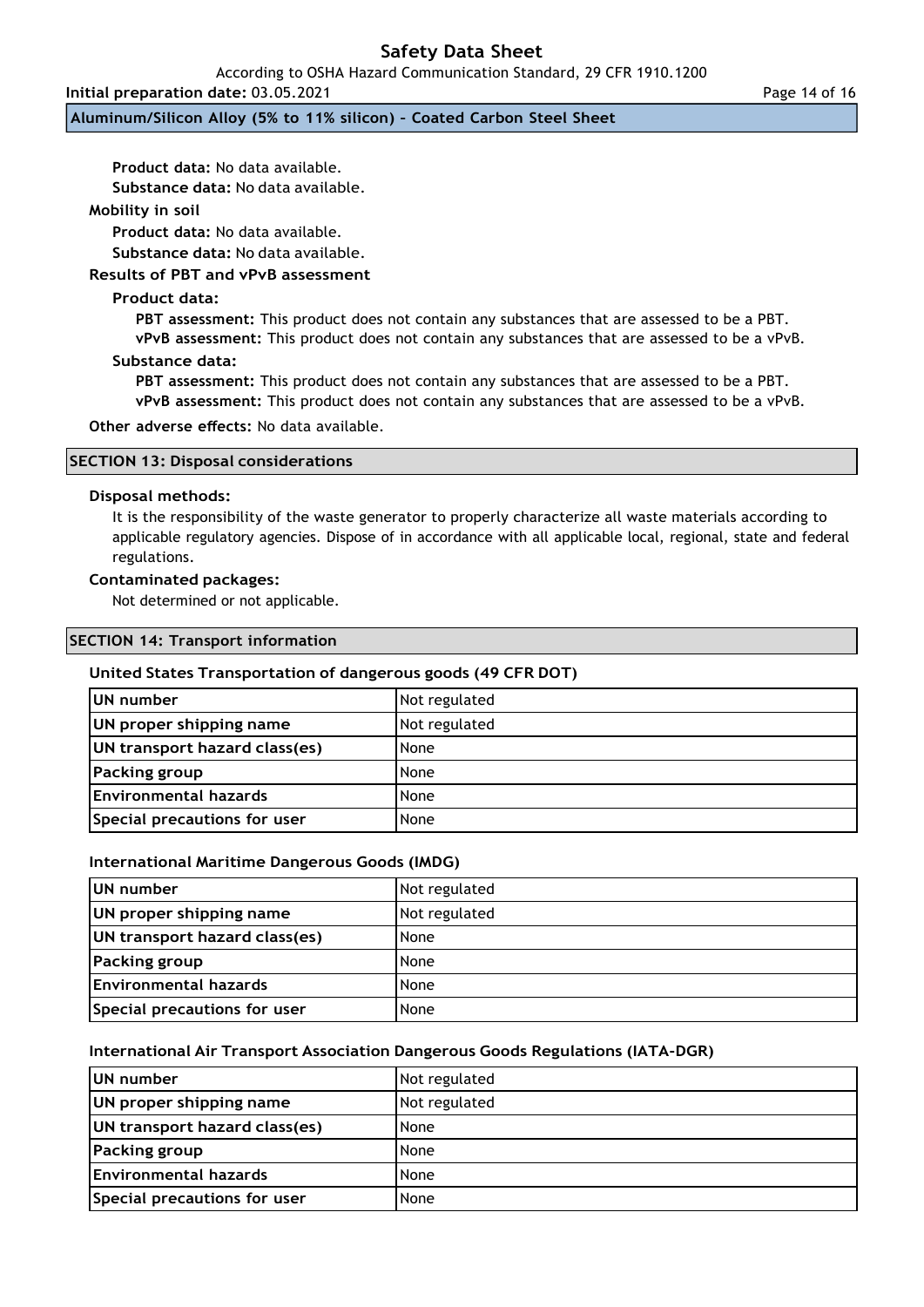According to OSHA Hazard Communication Standard, 29 CFR 1910.1200

**Initial preparation date:** 03.05.2021

**Aluminum/Silicon Alloy (5% to 11% silicon) – Coated Carbon Steel Sheet**

## **SECTION 15: Regulatory information**

### **United States regulations**

**Inventory listing (TSCA):** All ingredients are listed-active or exempt.

**Significant New Use Rule (TSCA Section 5):** None of the ingredients are listed.

**Export notification under TSCA Section 12(b):** None of the ingredients are listed.

**SARA Section 302 extremely hazardous substances:** None of the ingredients are listed.

## **SARA Section 313 toxic chemicals:**

| 17440-62-2 | Vanadium  | Listed        |
|------------|-----------|---------------|
| 7439-96-5  | Manganese | Listed        |
| 17440-47-3 | Chromium  | Listed        |
| 17440-02-0 | Nickel    | Listed        |
| 17429-90-5 | Aluminum  | <b>Listed</b> |

## **CERCLA:**

| 7440-47-3 | Chromium | <u>I Listea</u> | 5000 LB  |
|-----------|----------|-----------------|----------|
| 7440-02-0 | Nickel   | <b>IListeo</b>  | 100 lbs. |
| ___       |          |                 |          |

## **RCRA:**

7440-47-3 Chromium Listed D007

**Section 112(r) of the Clean Air Act (CAA):** None of the ingredients are listed.

## **Massachusetts Right to Know:**

| 7440-21-3 | Silicon   | Listed |
|-----------|-----------|--------|
| 7440-21-3 | Silicon   | Listed |
| 7440-62-2 | Vanadium  | Listed |
| 7439-96-5 | Manganese | Listed |
| 7440-47-3 | Chromium  | Listed |
| 7440-02-0 | Nickel    | Listed |
| 7429-90-5 | Aluminum  | Listed |

#### **New Jersey Right to Know:**

| 7440-21-3 | Silicon   | Listed        |
|-----------|-----------|---------------|
| 7440-21-3 | Silicon   | Listed        |
| 7440-62-2 | Vanadium  | Listed        |
| 7439-96-5 | Manganese | Listed        |
| 7440-47-3 | Chromium  | Listed        |
| 7440-02-0 | Nickel    | Listed        |
| 7429-90-5 | Aluminum  | <b>Listed</b> |

#### **New York Right to Know:**

| 7440-62-2 | Vanadium   | Listed |
|-----------|------------|--------|
| 7439-96-5 | Manganese  | Listed |
| 7440-47-3 | l Chromium | Listed |
| 7440-02-0 | Nickel     | Listed |
| 7429-90-5 | I Aluminum | Listed |

Page 15 of 16